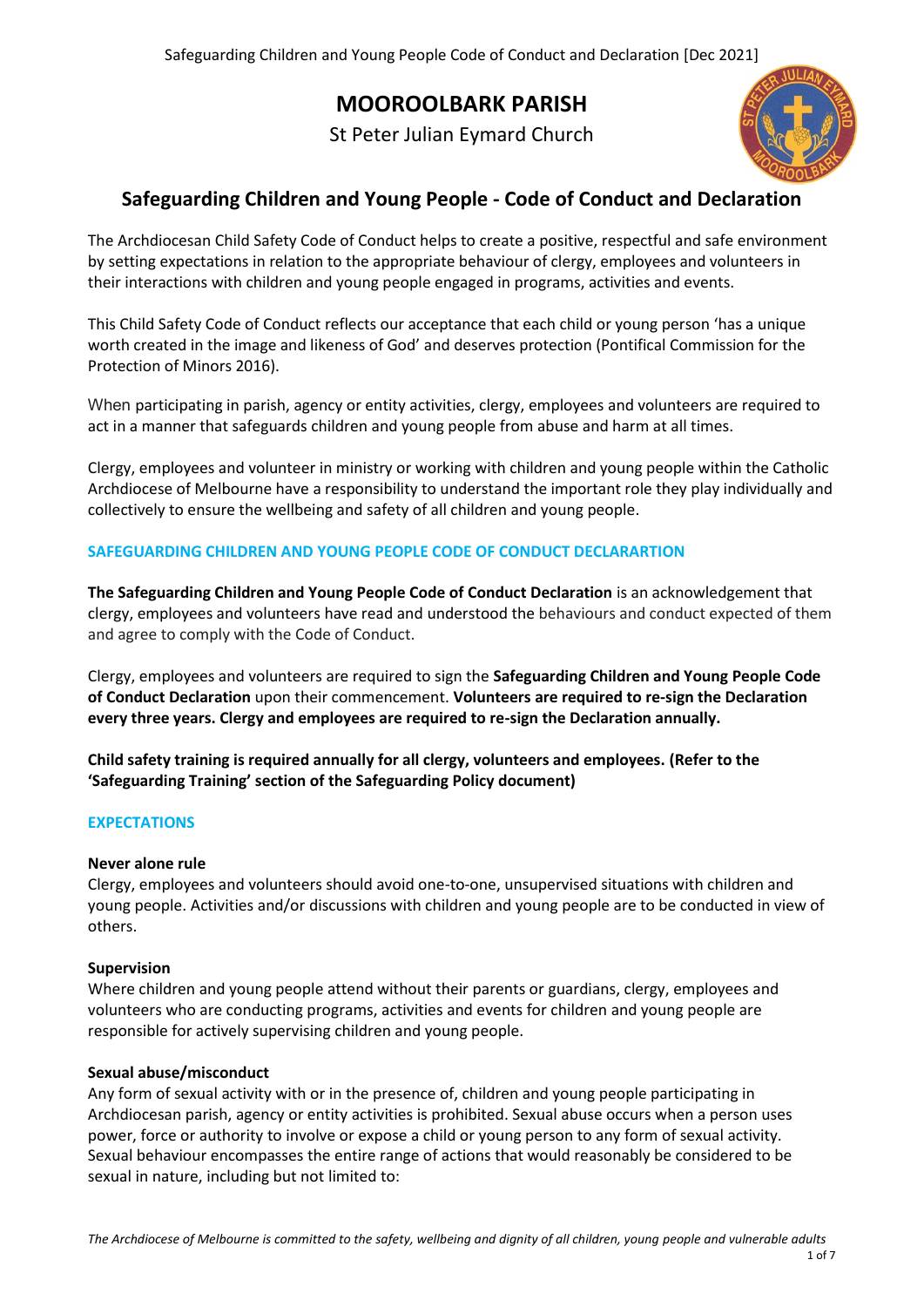- contact behaviour such as engaging in sexual intercourse, kissing, fondling or sexual penetration or exploiting a child through prostitution or producing child exploitation materials (i.e. pornography involving children and young people)
- non-contact behaviour such as flirting, engaging in sexually explicit discussion, making sexual innuendos, inappropriate text messaging, inappropriate photography, inappropriate online content or exposure to pornography or nudity
- grooming behaviour designed to engage children or young people in sexual activity (e.g. favouritism, gift giving, 'secret' contact with a child or young person, roughhousing, and excessive affection).

# **Physical contact**

Creating a child safe environment does not mean no physical contact with children and young people. When working with children and young people, appropriate and non-intrusive physical contact may occur e.g. whilst playing sport, holding a baby at playgroup, providing first aid, or holding hands in a prayer activity.

While it is impossible to describe all possible instances of appropriate and inappropriate physical contact, the following principles may help to define contact that is appropriate.

Clergy, employees and volunteers may:

- Engage in physical contact that is non-intrusive and that would be deemed appropriate to the context, by a reasonable person (e.g. high five, pat on the shoulder, holding a young child's hand to cross the road, placing an arm around the shoulder of a distressed young person)
- Initiate contact in response to the needs of the child or young person consistent with the boundaries of the activity or program (e.g. picking up a child who has fallen over, providing first aid when a child is hurt, comforting a distressed child, adjusting sporting equipment with the child's permission).

Clergy, employees and volunteers are to:

- Explain to the child or young person what they are doing when engaging in physical contact and seek their permission prior to any contact occurring (e.g. "Can I put my hand on your shoulder to pray with you?")
- Respect signs that a child is uncomfortable with physical contact (e.g. a child moving away, or averting their eyes, showing distress).
- Respect cultural sensitivities specific to physical contact with children and young people from diverse cultures. Cultural practices and norms in relation to physical contact vary significantly and require exploration e.g. in some cultures it may be appropriate for a child to hold hands with an adult whereas in other cultural groups, physical contact with an unrelated adult or an adult of a different gender is not permitted.
- Respect the capabilities of children and young people with a disability (e.g. respect the independence of a young person who has a disability by asking whether they would like assistance).

Clergy, employees and volunteers are to avoid any physical contact:

- to the mouth, groin, genitals, buttocks and breasts other than in medical emergency situations (e.g. when using a defibrillator, giving mouth-to-mouth resuscitation)
- that is initiated by the employee or volunteer to meet their own needs (e.g. a volunteer who constantly hugs children or encourages them to sit on their lap because they are lonely)
- that would appear to a reasonable observer to be sexual in nature
- **EXECT** intended to cause a child or young person distress or harm
- that involves roughhousing, wrestling, horseplay or tickling
- that is against a child or young person's wishes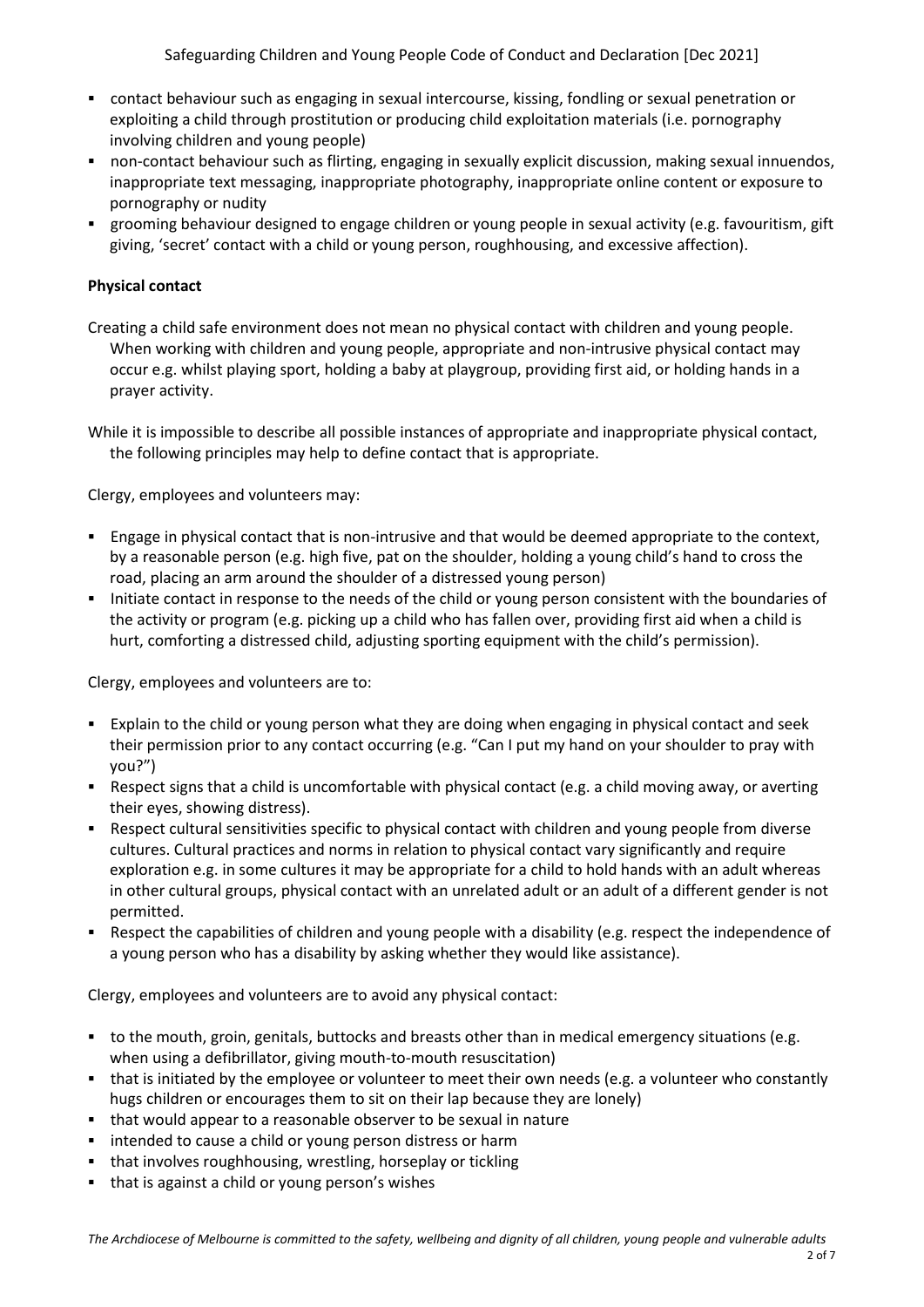Safeguarding Children and Young People Code of Conduct and Declaration [Dec 2021]

- in relation to personal care that the child or young person does not require assistance with (e.g. toileting, dressing, showering)
- that occurs in private.

See **INFORMATION SHEET: Physical Contact** for additional information about ways to manage physical contact with children and young people in a manner that promotes their safety.

#### **Use, possession or supply of alcohol and drugs**

Clergy, employees and volunteers must:

- Not consume alcohol or illegal drugs prior to or while engaging in the care of children and young people.
- Not be affected by prescription medication that may impair their capacity to provide care to children and young people.
- **Provide a healthy smoke-free environment for children and young people (e.g.**) including e-cigarettes).

Supplying alcohol or illegal drugs to children and young people is illegal and strictly prohibited.

See **Administering Medication** section with regard to administering medication to children and young people.

# **Guiding children and young person's behaviour (discipline)**

We strive to ensure that all children and young people have a positive experience in our Archdiocese.

When working with children and young people, setting guidelines in collaboration with children and young people assists in guiding behaviour to promote the safety and wellbeing of all involved.

From time to time, behaviour management strategies may be required to:

- ensure a safe, positive and effective environment
- ensure the safety and wellbeing of children and young people
- manage disruptive behaviour.

Clergy, employees and volunteers must use fair, respectful and age and developmentally appropriate strategies. The child or young person is to be provided with clear direction and be given an opportunity to redirect their behaviour in a positive manner.

If a child or young person continues to behave in a manner that is challenging, it is advisable to communicate with parents or guardians and to work collaboratively to encourage positive behaviour.

Under no circumstances is physical (corporal) punishment permitted; nor is any form of treatment that could be considered as degrading, cruel, frightening or humiliating.

#### **Giving gifts and/or money**

Gift giving from an adult to an individual child or young person can be construed as favouritism or grooming for the purposes of sexual abuse.

It is permissible to give gifts (of equal value) to a group of children and young people who participate in parish, agency or entity activities (e.g. a chocolate egg is given to children attending the Children's Liturgy during Easter).

*The Archdiocese of Melbourne is committed to the safety, wellbeing and dignity of all children, young people and vulnerable adults*

A drug is defined as illegal, if it is prohibited by law e.g. heroin, cocaine, GHB, methamphetamine, cannabis.

**Illegal drugs**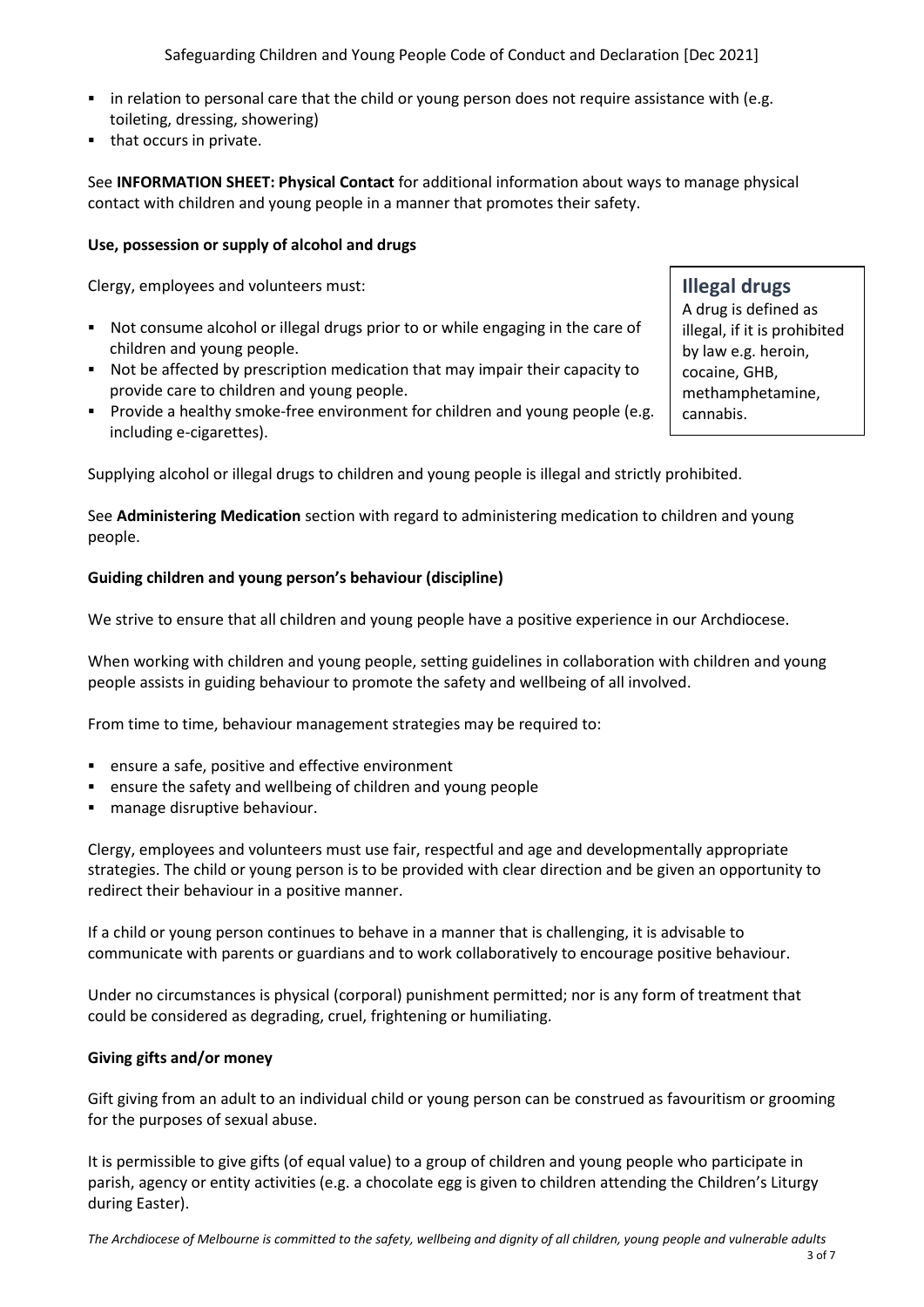Safety is ensured when gift giving is part of a parish, agency or entity activity (e.g. celebration of a milestone, festive occasion) with approval from a direct supervisor.

# **Managing requests for financial or material aid**

Providing financial or material aid should not be the responsibility of an 'individual' clergy member, employee or volunteer. Providing money or buying gifts can be construed as grooming behaviour.

If a child or young person requires financial or material aid, clergy, employees and volunteers are to discuss this request with relevant persons within the parish (or an immediate supervisor) within their parish, agency or entity to provide an appropriate parish, agency or entity response.

# **Language and tone of voice**

It is important to use appropriate language and tone in communicating with children and young people. This can affirm, support and encourage children and young people and build their self-confidence.

Intentionally or unintentionally, clergy, employees and volunteers can use language that harms, discourages, frightens, threatens and humiliates children and young people. Equally, the tone of voice used by adults can impact a child or young person's confidence and sense of safety.

Clergy, employees and volunteers are to:

- Use language that is positive and engaging, and avoid language that is threatening and frightening.
- Use a tone of voice that is appropriate to the context. For example, yelling words of encouragement during a sporting activity may be appropriate, however yelling at a child who has arrived late is not appropriate.
- Avoid discriminatory, racist or sexist language or treatment.
- Avoid derogatory, belittling or negative language including name-calling.
- Avoid inappropriate comments about a child or young person (e.g. making a comment about a child's weight, intelligence, family situation, sexual orientation).
- Avoid language that is sexual in nature including suggestive humour, jokes and innuendo.
- Avoid profanity (e.g. swearing).

#### **Photographs/videos of children or young people**

It is important to ensure that photographs or videos of children and young people are taken for a parish, entity or agency purpose. As part of a consent process, parents or guardians are to be informed about how photographs or video is likely to be used (e.g. website, noticeboard, newsletter) and where they are likely to be published.

When taking photographs or videos, clergy, employees and volunteers are to:

- At all times respect the parent or carer's decision for the child or young person to not participate. There are valid and compelling reasons why permission may not be granted (e.g. child custody, family violence and/or child protection matters may prevent a child or young person from being photographed to preserve their safety).
- Give children and young people an opportunity to consent to participating in the photography or video where appropriate.
- Take photographs and video in the presence of others (i.e. with supervision), not alone or in secret.
- Ensure that children and young people are appropriately dressed and posed.
- Ensure that the content of the photograph or video is not offensive (e.g. sexual, racist, violent, threatening).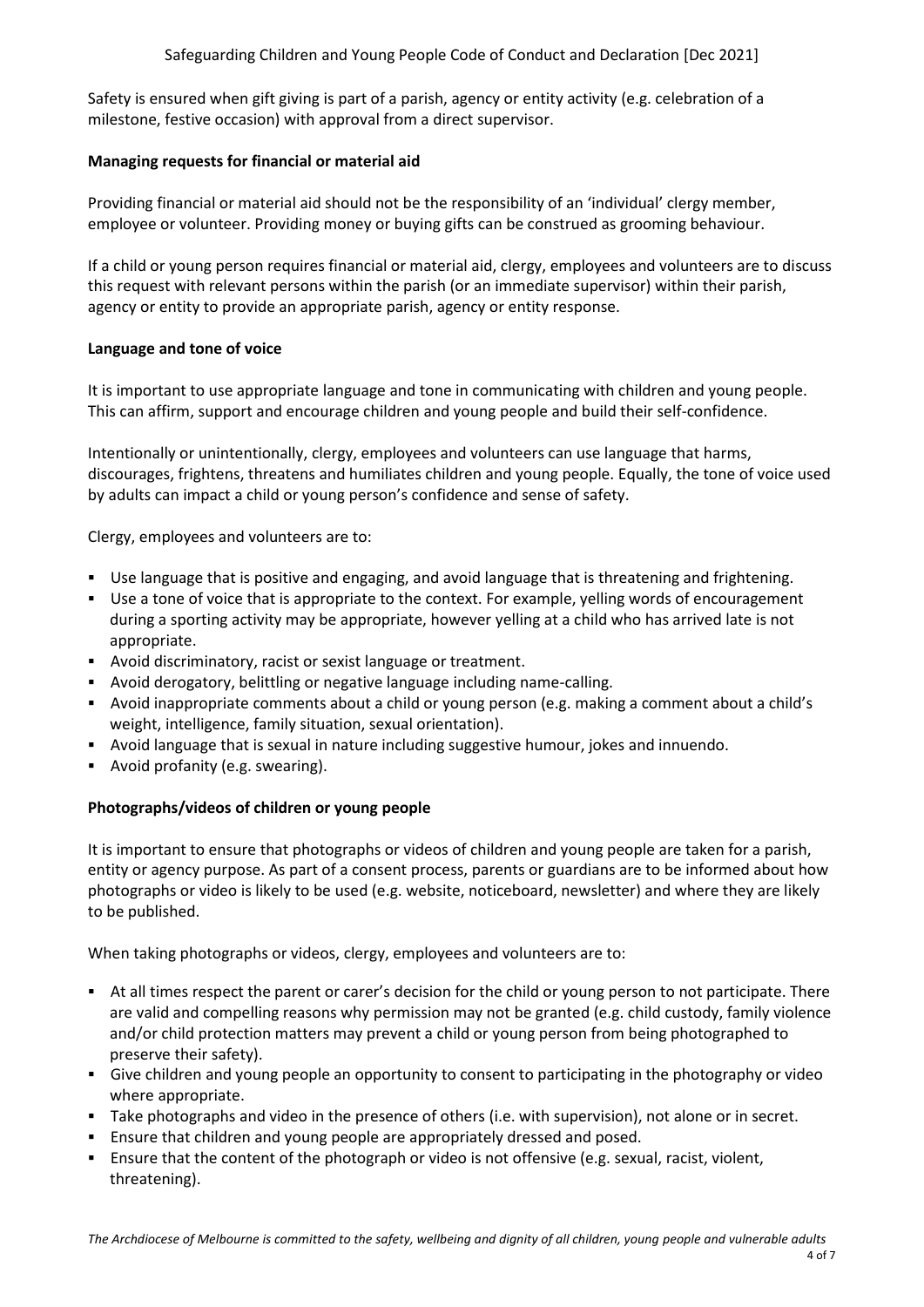Safeguarding Children and Young People Code of Conduct and Declaration [Dec 2021]

 Not store or keep photographs or video for personal use. For example, video of a children's choir is to be downloaded and transferred to the appropriate parish, agency or entity storage device or computer drive as soon as practicable, and deleted from personal equipment.

The parish, agency or entity is to:

- Consider the potential of the child or young person to be stigmatised through public association. For example, posting a photograph of a child who is experiencing disadvantage collecting a food parcel may potentially lead to teasing or bullying.
- Limit identity information to prevent the child from being located. For example, consider not adding names to a photograph caption.

See **INFORMATION SHEET: Photography and Video of Children and Young People** for additional information about safeguarding children and young people when taking and publishing photographs and video.

# **Use of electronic communication including social media**

Parish, agency or entity clergy, employees and volunteers should not use any 'private' communication channels (e.g. personal email account, personal social media account) to communicate with parish, agency or entity children and young people for parish, agency or entity purposes.

They are to:

- communicate using parish, agency or entity devices, if available (e.g. work mobile phone)
- set up or utilise parish, agency or entity emails (e.g. *nameofparish*@cam.org.au)
- 'copy in' parents and guardians (and other relevant parties e.g. program coordinator)
- direct communication to the group rather than an individual
- communicate through specific 'group' pages set up in social media platforms (and include parents and guardians in this group)
- **•** restrict communication to issues directly associated with delivering the activity or program
- convey the service-related message in a polite and friendly manner, limiting personal content
- avoid any communication including texts, photographs, video, website links or jokes that a reasonable observer could view as being of a sexual nature, derogatory, discriminatory, threatening, illegal or obscene
- save and keep a record of communication
- make a clear distinction between social communication where a pre-existing social relationship exists (e.g. relative, friend) and communication for the purposes of parish, agency or entity programs, activities or events.

They are not to:

- under any circumstances request that a child or young person keep any communication secret
- use communication to arrange 'secret' contact with a child or young person outside the boundaries of the program or activity
- encourage children and young people to communicate in private online settings (e.g. chat rooms, game sites or via any other channel) that is not authorised by the parish, agency or entity
- include information that could reasonably be used by a third party to identify or make contact with a child or young person (e.g. do not add a young person's mobile phone number to a post).

It is important to note that perpetrators of child sexual abuse, may use their role to "befriend" children and young people via electronic communication and facilitate contact "outside" of the supervisory structures of the parish, agency or entity program, activity or event.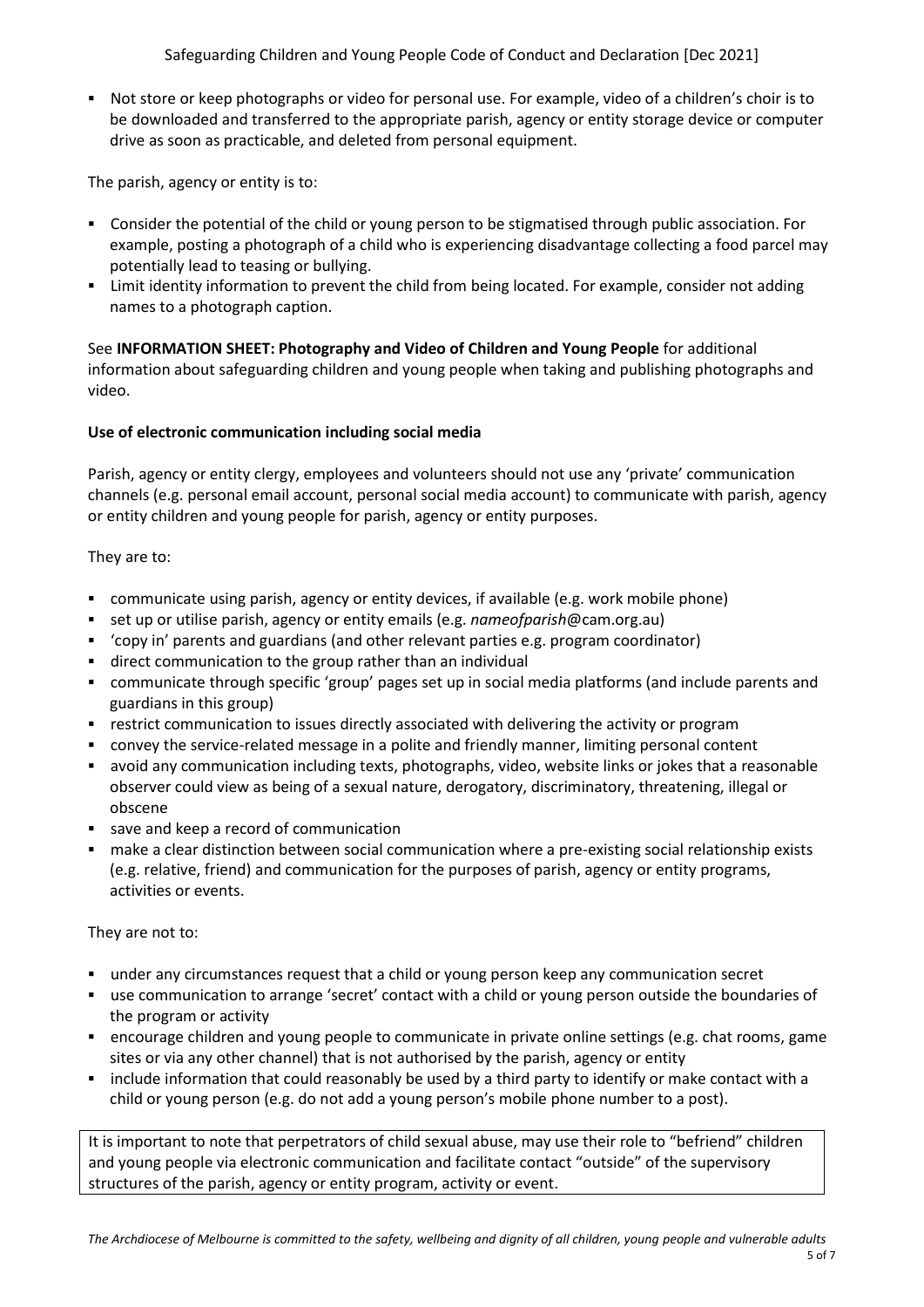See **INFORMATION SHEET: Electronic Communication Including Social Media** for useful information about the use of electronic communication with children and young people.

# **Disclosure of criminal charges or convictions**

A member of the clergy, employee or volunteer subject to a Working with Children Check and/or a criminal history record check within the Catholic Archdiocese of Melbourne shall immediately inform:

- their "manager" e.g. parish priest, if they are an employee or volunteer
- $\blacksquare$  the Vicar General if they are a member of the clergy
- if they are charged or convicted with a criminal offence relevant to their ministry or work within the Archdiocese.

# **SAFEGUARDING CHILDREN AND YOUNG PEOPLE CODE OF CONDUCT DECLARATION**

# **The completion of the Child Safety Code of Conduct Declaration is a requirement of a person's engagement within a Catholic Archdiocese of Melbourne parish, agency or entity.**

#### **Failure to submit this declaration is a serious matter and may incur disciplinary action.**

Archdiocesan clergy, employees and volunteers are committed to upholding a duty of care to all children and young people and taking all reasonable steps to protect children and young people from all forms of abuse and harm. At the Catholic Archdiocese of Melbourne, clergy, employees and volunteers commit to safeguard the health and wellbeing of children and young people by:

# **Keeping children and young people safe from abuse and harm**

- Not engage in any form of child abuse or harm including emotional, physical and sexual abuse or neglect.
- Avoid any form of physical punishment or degrading, cruel, frightening or humiliating treatment.
- Ensure that physical contact is appropriate, non-intrusive and not sexual in nature.
- Avoid developing relationships with children and young people that can be construed as favouritism and/or grooming.
- Use respectful language and tone when communicating with children and young people and avoid language that harms, discourages, frightens and humiliates children and young people.
- Avoid language that is sexual, discriminatory and racist in nature including suggestive humour, jokes or innuendo.

#### **Creating a physically and psychologically safe environment**

- Ensure that an adult is never alone with a child or young person and they do not seek to make contact with a child or young person that places them at risk of abuse
- Ensure that children and young people in your care are appropriately supervised at all times.
- Use fair, respectful and developmentally appropriate strategies to guide the behaviour of children and young people in a positive manner.
- Ensure that photographs or video of children and young people are taken with the consent of parents or guardians within the context of the parish, agency or entity activity.
- Use social media and digital communication in a manner that does not exploit or place children and young people at risk.
- Act to remove and/or minimise any physical or environmental risks that could adversely impact children and young people.
- Not consume alcohol or illicit drugs before or while engaging in the care of children and young people or being adversely affected by prescription medication.
- Not supply alcohol and drugs to children and young people.

*The Archdiocese of Melbourne is committed to the safety, wellbeing and dignity of all children, young people and vulnerable adults*